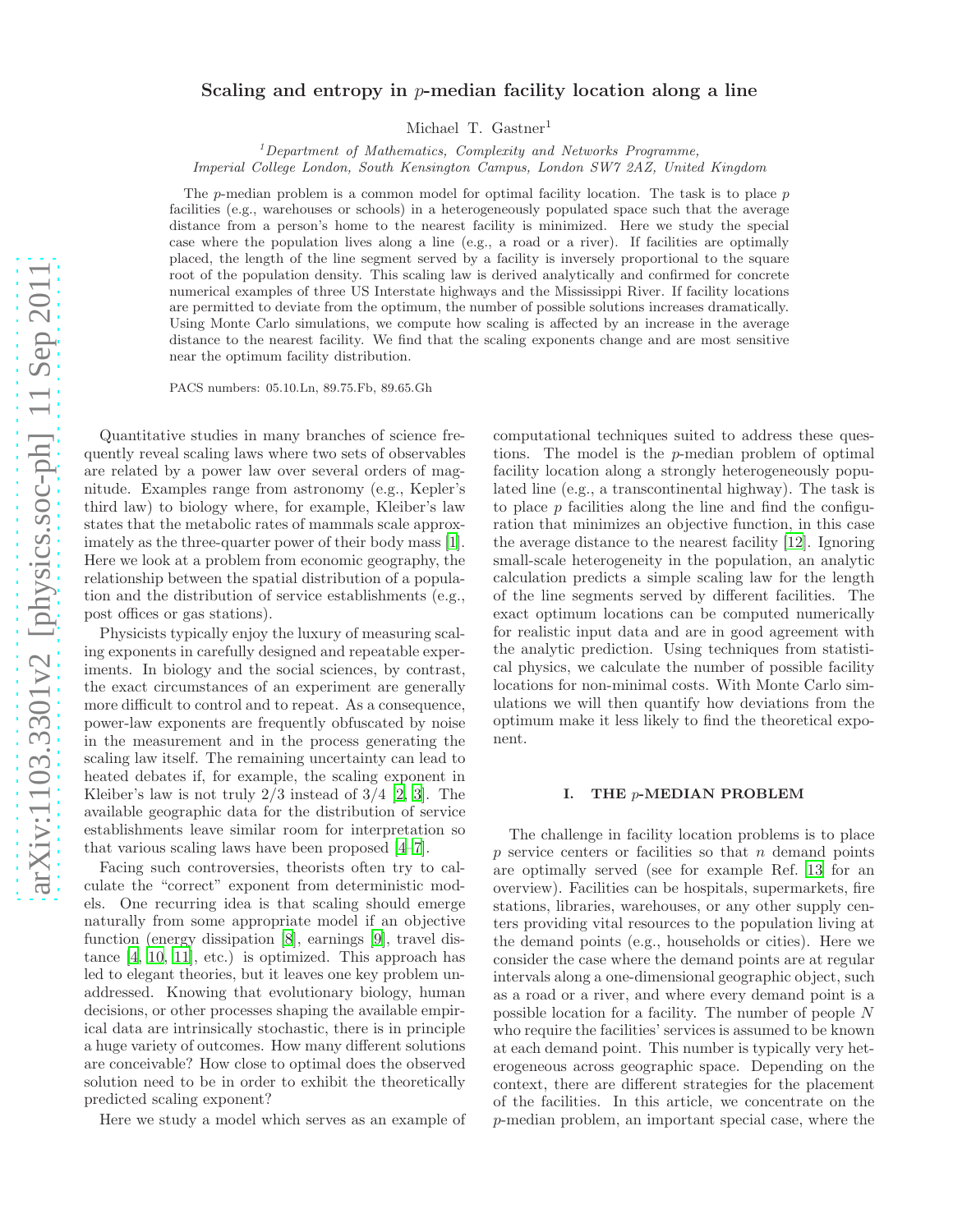

<span id="page-1-0"></span>FIG. 1: Illustrative example of the p-median problem along a line. The population  $N$  is known at the demand points  $q_1, \ldots, q_n$ . In this article, the distance between neighboring demand points is assumed to be constant. Facilities will be placed on p of these n demand points. (In the figure,  $p = 4$ .) Their locations  $r_1, \ldots, r_p$  are to be determined so that the average distance between a demand point and the nearest facility, weighted by  $N$ , is minimized. After the facilities have been located, the line can be divided into p segments  $s_1, \ldots, s_n$ so that the i-th segment corresponds to the service region of the i-th facility.

objective is to minimize the average distance between a person's demand point and the nearest facility. (A recent summary of the vast literature on the *p*-median problem can be found in Ref. [14](#page-6-11)).

Let us call the facility locations from left to right  $r_1, \ldots, r_p$ . These positions are chosen among the demand points  $q_1, \ldots, q_n$ , which are equidistant (i.e.,  $q_{i+1} - q_i =$ const. for  $i = 1, \ldots, n-1$ ) along a line (see Fig. [1\)](#page-1-0). If the population at  $q_i$  is denoted by  $N_i$ , the *p*-median problem consists of minimizing the cost function [\[23\]](#page-6-12)

<span id="page-1-1"></span>
$$
C(r_1, \dots, r_p) = \frac{\sum_{i=1}^n N_i \min_{j=1,\dots,p} |q_i - r_j|}{\sum_{i=1}^n N_i}.
$$
 (1)

Because only trips to the nearest facility play a role in Eq. [1,](#page-1-1) the line along which the demand points are located can be partitioned into p segments or service regions. Demand points belong to the same segment if and only if they share the same closest facility, see Fig. [1.](#page-1-0) The length of facility i's service region is given by

$$
s_i = \begin{cases} \frac{1}{2}(r_1 + r_2) - q_1 & \text{if } i = 1, \\ \frac{1}{2}(r_{i+1} - r_i) & \text{if } i = 2, \dots, p - 1, \\ \frac{1}{2}(r_{p-1} + r_p) - q_n & \text{if } i = p. \end{cases}
$$
 (2)

We will now take a closer look at the relation between  $s_i$ and the population density around facility i.

# II. SCALING OF THE LENGTHS OF THE SERVICE REGIONS

At first sight, it is plausible that the spatial density of facilities should follow the same trend as the population density: where there are more people there should be proportionately more facilities. However, as we will see



<span id="page-1-2"></span>FIG. 2: (a) Under the assumption that the population N (gray histogram) varies little between neighboring demand points, N can be approximated by a continuous function  $\rho$ (black curve). (b) The function  $\sigma(x)$  is defined as the length s of the segment covering position x. Strictly speaking,  $\sigma$  is a piecewise constant function. However, if the spatial variations in N are sufficiently small,  $\sigma$  can be approximated by a continuous function (indicated by the dotted curve).

shortly, the p-median solution does not follow this rule that would give every facility an equal number of customers. Instead facilities are less abundant per capita in the high-demand regions than in the low-demand regions.

For a spatially heterogeneous population distribution  $N_i$ , it is difficult to deduce this general trend directly from Eq. [1.](#page-1-1) With certain approximations, however, the problem becomes analytically tractable; essentially, we translate the line of reasoning developed in Ref. [10](#page-6-7) and [11](#page-6-8) for the two-dimensional p-median problem to the onedimensional case. First we define the population density  $\rho(x)$  which is the number of people per unit length in the vicinity of  $x$ . Equation [1](#page-1-1) can be rewritten as

<span id="page-1-3"></span>
$$
C(r_1, \ldots, r_p) = \frac{\int_{q_1}^{q_n} \rho(x) \min_{j=1,\ldots,p} |x - r_j| dx}{\int_{q_1}^{q_n} \rho(x) dx},
$$
 (3)

where we have used the new notation to replace sums by integrals. If we allow  $\rho$  to be piecewise constant, this expression is still exact, but later it will be more convenient to approximate  $\rho$  with a continuous function (Fig. [2a](#page-1-2)).

Next we define  $\sigma(x)$  to be the length of the segment serviced by the facility closest to  $x$  (see Fig. [2b](#page-1-2)). The average distance from facility  $j$  to a point  $x$  inside its service region is equal to  $g_i\sigma(x)$ , where  $g_i$  depends on the exact location of the facility. For example, if  $r_j$  is close to the center of the segment,  $g_j \approx \frac{1}{4}$ . In the spirit of a mean-field approximation, we will now assume that  $\rho$  varies little over the size of a segment. Then we can replace the exact distance, min  $|x-r_j|$ , in the numerator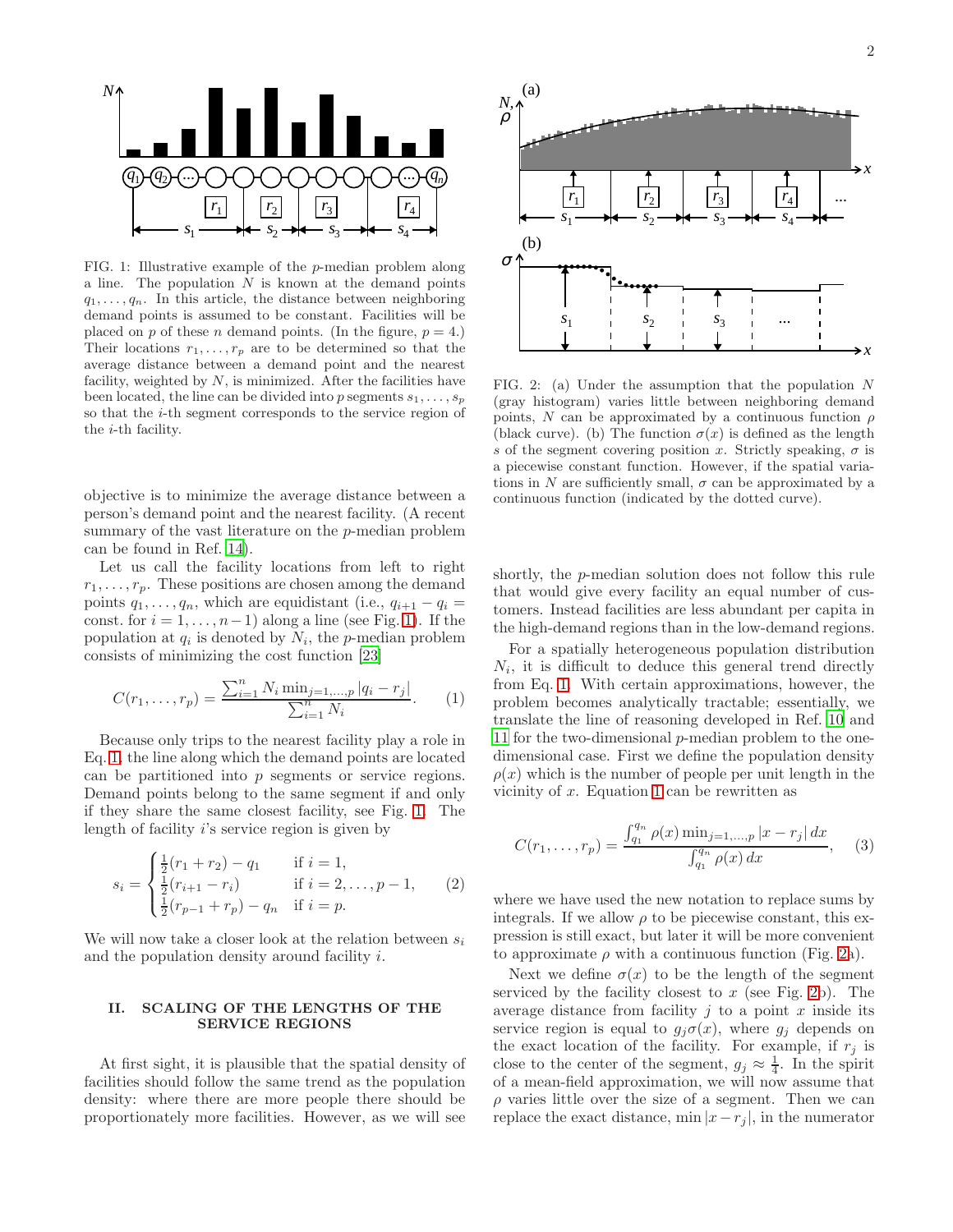of Eq. [3](#page-1-3) with its average  $g_i\sigma(x)$ ,

<span id="page-2-0"></span>
$$
C \approx \frac{\int_{q_1}^{q_n} \rho(x) g \sigma(x) dx}{\int_{q_1}^{q_n} \rho(x) dx}.
$$
 (4)

The index  $j$  was dropped in Eq. [4](#page-2-0) assuming that most facilities will be close to the center of their service region so that  $q_i$  is approximately constant.

Unlike in Eq. [1,](#page-1-1) the locations  $r_j$  no longer appear ex-plicitly in Eq. [4.](#page-2-0) Instead we have to find the function  $\sigma(x)$ that minimizes  $C$  subject to the constraint that there are p facilities. This constraint can be expressed as

<span id="page-2-1"></span>
$$
\int_{q_1}^{q_n} \frac{1}{\sigma(x)} dx = p.
$$
 (5)

Introducing a Lagrange multiplier  $\alpha$ , the problem is equivalent to finding the zero of the functional derivative

$$
\frac{\delta}{\delta\sigma} \left[ \frac{g \int_{q_1}^{q_n} \rho(x) \sigma(x) dx}{\int_{q_1}^{q_n} \rho(x) dx} - \alpha \left( p - \int_{q_1}^{q_n} \frac{1}{\sigma(x)} dx \right) \right] = 0,
$$
\n(6)

solved by

$$
\sigma(x) = \sqrt{\frac{\alpha \int_{q_1}^{q_n} \rho(x') dx'}{g \rho(x)}}.
$$
\n(7)

The Lagrange multiplier can be eliminated by inserting this expression into Eq. [5.](#page-2-1) After some algebra,

<span id="page-2-2"></span>
$$
\sigma(x) = \frac{\int_{q_1}^{q_n} \sqrt{\rho(x')} dx'}{p \sqrt{\rho(x)}} \propto [\rho(x)]^{-1/2}.
$$
 (8)

The lengths of the service regions are thus inversely proportional to the square root of the population density. The spatial density of facilities  $1/\sigma$  increases  $\propto \rho^{1/2}$ , but the per-capita density  $1/(\rho \sigma)$  decreases  $\propto \rho^{-1/2}$  with growing population. The square-root scaling is a compromise providing most services where they are most needed, namely in the densely populated regions, but still leaving sufficient resources in sparsely populated regions where travel distances are longer. This result implies an economy of scales: In crowded cities fewer facilities per capita can supply a larger population than in rural areas. If facilities and demand points are not restricted to be along a line, but can be placed in two-dimensional space, the scaling exponent is  $2/3$  instead of  $1/2$  [\[10](#page-6-7), [11](#page-6-8)] (see Section [VI\)](#page-5-0). However, economies of scale are also predicted in two dimensions. Empirical studies have indeed reported this effect for certain classes of real facilities [\[4](#page-6-3), [6](#page-6-13), [7](#page-6-4)].

# <span id="page-2-4"></span>III. EXACT SOLUTION FOR EMPIRICAL POPULATION DISTRIBUTIONS

The calculation in the previous section assumes that the population density  $\rho(x)$  varies little within a service region. As we can see from Eq. [8,](#page-2-2) this implies that the segment length  $\sigma(x)$  is also a smooth function (Fig. [2b](#page-1-2)). Real census data, however, typically reveal strongly varying populations even on small spatial scales. In Fig. [3a](#page-3-0)– d, we show population numbers near three US Interstate highways and the navigable Mississippi River. The data were generated from the US census of the year 2000. First, Interstates 5, 10, 90 and the Mississippi River were parameterized by arc length and markers were placed at regular 1-km intervals. Then census blocks within 10 km of the highways or the Mississippi were identified and their population assigned to the nearest kilometer marker. As is clear from Fig. [3a](#page-3-0)–d, neither of the four populations is a smooth function. Whether the assumptions behind Eq. [8](#page-2-2) are valid, is questionable, but it turns out that the scaling law for the service regions still holds with surprising accuracy.

To compute the scaling exponent,  $p = 100$  facilities are placed on each of the four test data sets. The optimal locations are calculated with the efficient algorithm of Ref. [12.](#page-6-9) Their positions along the roads and the river in geographic space are shown in Fig. [3e](#page-3-0). The segment lengths  $s_i$  are calculated for each facility  $i = 0, \ldots, p$ . In Fig. [4,](#page-3-1)  $s_i$  is plotted versus the mean value of N inside the segment, denoted by  $\langle N \rangle_i$  [\[24](#page-6-14)]. Ordinary least-squares fits of

<span id="page-2-3"></span>
$$
\log(s_i) = a \log \langle N \rangle_i + \text{const.} \tag{9}
$$

to the data yield slopes  $a = -0.511$  (I-5),  $-0.514$  (I-10), −0.504 (I-90), and −0.496 (Mississippi River), close to the prediction  $a = -1/2$  of Eq. [8.](#page-2-2) The correlations are strong;  $R^2$  is consistently bigger than 0.89. Assuming that the residuals are log-normally distributed, the predicted value  $-1/2$  is in all cases within the 95% confidence intervals. Thus, the equivalent of Eq. [8,](#page-2-2)  $s_i \propto (\langle N \rangle_i)^{-1/2}$ , obtained by replacing the continuous variables  $\rho$  and  $\sigma$  by their discrete counterparts  $\langle N \rangle_i$  and  $s_i$ , is a good approximation. This observation demonstrates that scaling at the exact p-median configuration is robust even in the presence of strong spatial fluctuations.

### IV. THE NUMBER OF CONFIGURATIONS FOR NON-MINIMAL COSTS

That the square-root scaling of the service regions is discernible even for realistically heterogeneous input, establishes a potential link to previous empirical work. Data collected in Ref. [5](#page-6-15)[–7](#page-6-4) suggest, at least for certain classes of facilities, a sublinear dependence of service facilities on population numbers. It has been conjectured that the p-median model [\[4\]](#page-6-3) or a generalization thereof [\[5](#page-6-15), [7\]](#page-6-4) might explain this trend. Admittedly, we are looking in this article at a simplified linear geometry. Yet that sublinear scaling is robust even for substantially noisy input, might be viewed as supporting evidence for this conjecture.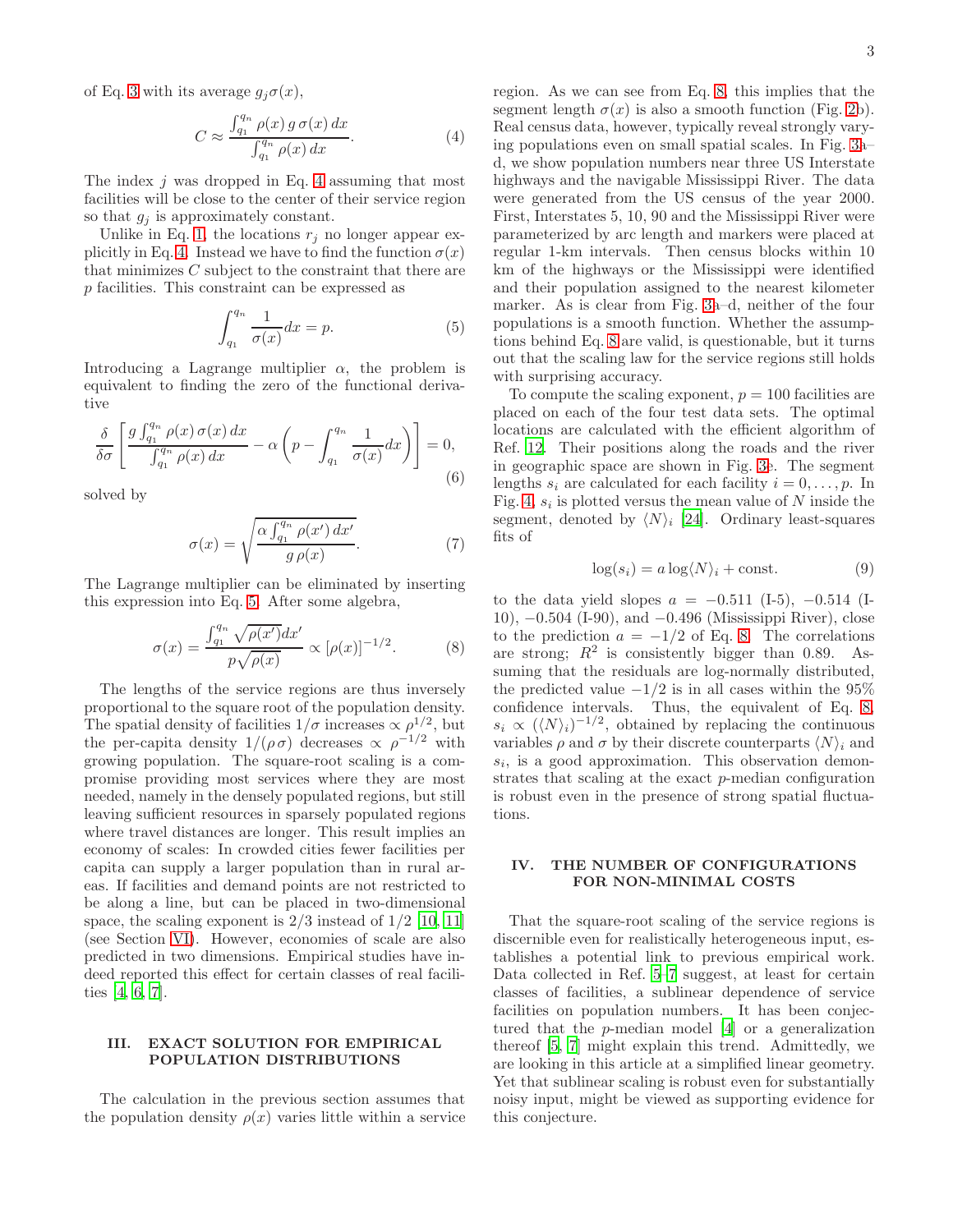

<span id="page-3-0"></span>FIG. 3: Population  $N$  as a function of position  $x$  along (a) Interstate 5, (b) 10, (c) 90, (d) the navigable part of the Mississippi River. The small squares below the  $x$ -axes indicate the optimal p-median positions of 100 facilities. (e) Map of the roads, the river, and the facility locations.



<span id="page-3-1"></span>FIG. 4: (Color online) The length of a service region s versus the mean population  $\langle N \rangle$  in this service region. Lines indicate least-squares fits to Eq. [9.](#page-2-3) Scaling is in good agreement with the analytic prediction  $s \propto \langle N \rangle^{-1/2}$ .

However, there is more to the problem than first meets the eye. Although it is mathematically convenient to assume that facilities are placed to minimize an objective function such as Eq. [1,](#page-1-1) it is far from clear that the exact minimum will be achieved in reality. Decisions about facility locations are probably more haphazard in real life. For example, site selections may be swayed by political interests, short-term fluctuations in property prices, or based on an incomplete knowledge of the actual demand. Even if the best effort is made to reach the global optimum, "accidents of history" may keep the facility locations trapped in a costlier local optimum. It seems overly optimistic to draw conclusions about the scaling of real service regions only from the best of all solutions. The available literature for real facility distributions [\[5](#page-6-15)– [7\]](#page-6-4) – rather than the numerically optimal ones discussed in Sec. [III](#page-2-4) – also justifies cautious skepticism, as some significant differences to the p-median result have been observed in reality, albeit in two dimensions.

How many facility configurations with costs near, but not necessarily equal to, the global minimum exist? There is no simple way to answer this question. Although the algorithm of Ref. [12](#page-6-9) can find the global optimum very efficiently, it does not provide information about non-optimal solutions. Scanning all possible configurations is out of the question because their number is too vast. Even for our smallest test data set (I-5) there are  $\binom{2213}{100} \approx 3.5 \cdot 10^{175}$  different ways to locate the facilities. The situation is reminiscent of many-particle systems in physics where one wishes to calculate the large number of micro-states at a certain energy level out of an even larger number of all conceivable micro-states. In that context, statistical mechanics has developed many powerful numerical tools. We will build on this analogy in order to estimate the number of non-optimal facility locations.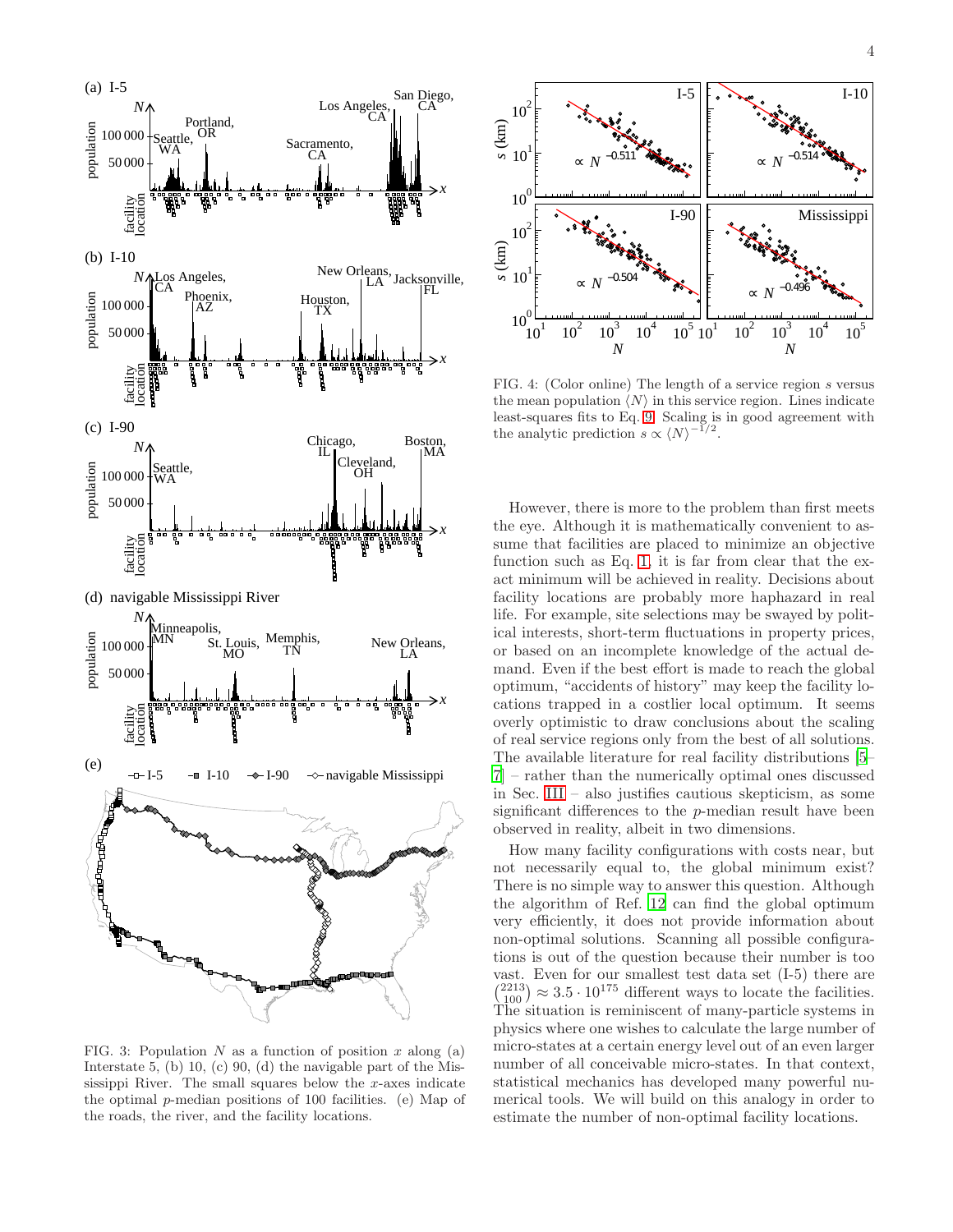

<span id="page-4-0"></span>FIG. 5: (Color online) The entropy  $S$  (i.e., the logarithm of the density of states) versus the cost  $C$ . The inset shows the same four curves as the main panel, but with rescaled abscissa  $(C - C_{min})/n$  where *n* is the number of demand points.

Let us call  $\Omega(C)dC$  the number of facility locations with costs between C and  $C + dC$ . The function  $\Omega(C)$ plays the role of the "density of states" in statistical mechanics. As we will see,  $\Omega$  increases very rapidly as C exceeds the minimum  $C_{min}$ , so that it will be more convenient to work with its logarithm, the entropy  $S(C) = \log \Omega(C)$ . Our aim is to calculate S with Monte Carlo simulations. Several methods exist [\[15–](#page-6-16)[17\]](#page-6-17); here we apply the Wang-Landau algorithm [\[18\]](#page-6-18). First, the range of possible costs is divided into small discrete intervals of length  $\Delta C$ . Then a random walk through the set of facility locations is performed and we count, in the form of a histogram, how often each interval is visited. The main idea behind the Wang-Landau algorithm is to bias the random walk in such a manner that all intervals are visited equally often. For such a "flat histogram" we obtain equally good statistics for all intervals, an advantage when  $S(C)$  is the basis of further calculations. We describe details of our implementation in App. [A.](#page-5-1)

From calculations for four different empirical popula-tion distributions (Fig. [5\)](#page-4-0) it is clear that  $S$  is singular at  $C_{min}$ , the smallest possible cost. Thus, S increases enormously in the vicinity of  $C_{min}$  and the density of states  $\Omega = \exp(S)$  grows even more rapidly. The results for four different empirical population distributions suggest that S follows approximately the same curve (inset of Fig. [5\)](#page-4-0) if regarded as a function of  $(C - C_{min})/n$ , where n is the total number of demand points  $q_1, \ldots, q_n$ . Therefore, it appears to be a universal feature that for all realistic populations a large number of different possible configurations must be considered if the assumption of optimality is relaxed. This observation raises the question: Can the scaling relation of Eq. [8](#page-2-2) still be observed if facility locations are not exactly optimal, but are among the numerous configurations achieving almost but not exactly  $C_{min}$ ?



<span id="page-4-1"></span>FIG. 6: (Color online) (a) The mean scaling exponent  $\langle a \rangle$ , (b) the coefficient of determination  $R^2$  as a function of the cost C.

# V. IS SCALING DETECTABLE FOR NON-MINIMAL COSTS?

If we randomly select a facility configuration with a cost in the interval  $[C, C + dC]$ , we can formally obtain the scaling exponent  $a$  from Eq. [8](#page-2-2) as follows. First, we log-transform the segment lengths  $s_i$  and the population density  $\langle N \rangle_i$ . Then a least-squares linear fit to Eq. [9](#page-2-3) will be performed to calculate a. This procedure can be coupled with the Wang-Landau algorithm so that, at every step in the random walk through configuration space, we compute  $a$ , the cost  $C$ , and at the end of the algorithm the mean value  $\langle a \rangle$  as a function of C.

The results, shown in Fig. [6a](#page-4-1), indicate that  $\langle a \rangle$  is approximately  $-1/2$  at the minimum cost  $C_{min}$  for all four numerical test sets, as anticipated by our earlier calculations. As the cost increases, a also increases, indicating a decreasing dependence of the segment lengths on the population. This behavior makes sense because the facility locations become more random as we move away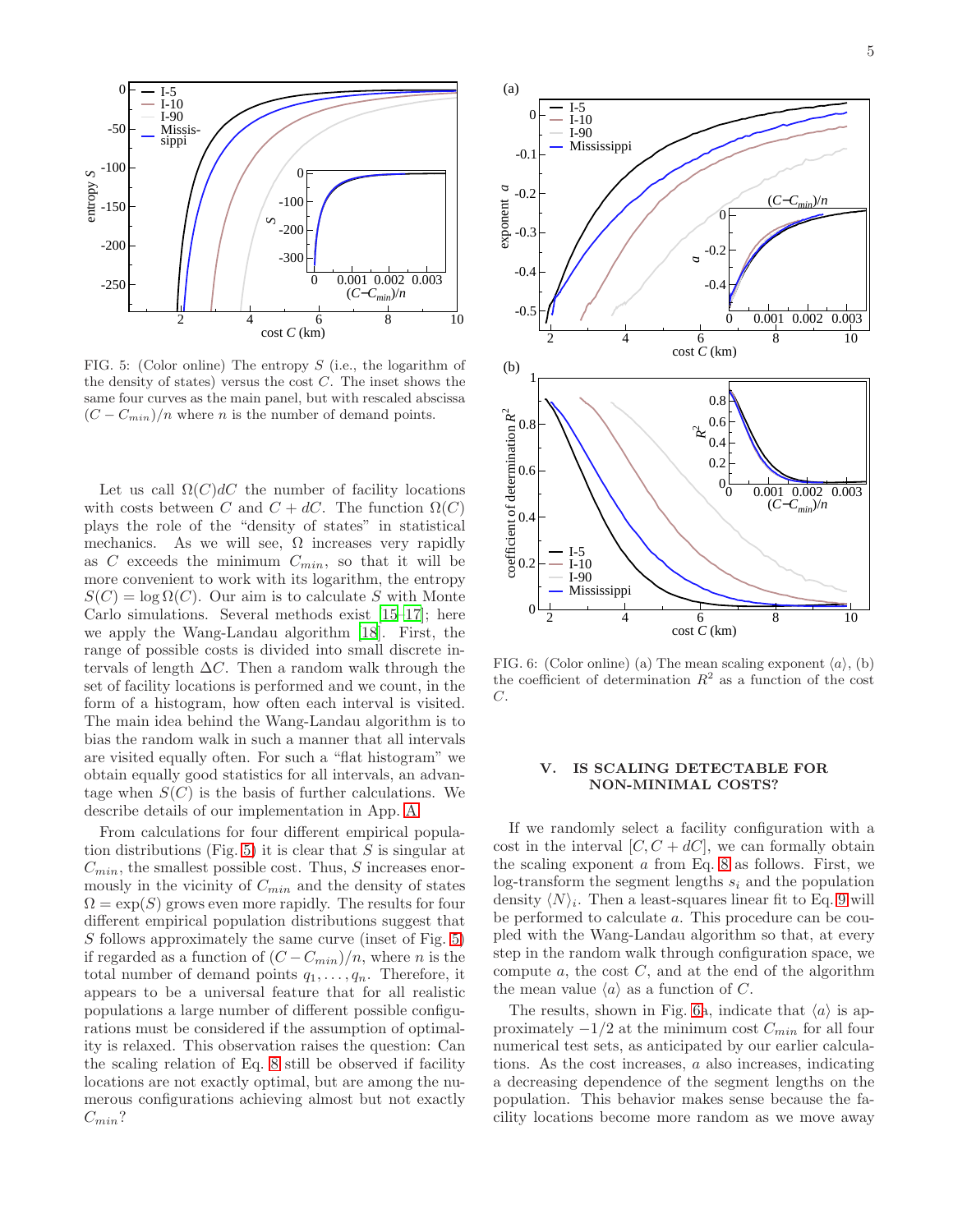from the optimum. Interestingly, the overall trend how  $\langle a \rangle$  increases with C is similar in all four cases. In particular, the behavior near the minimum is noteworthy because  $\langle a \rangle$  increases most rapidly near  $C_{min}$ . In other words, the analytic prediction at  $C_{min}$  – which provides us with the only easily calculable reference point for  $a$ is unfortunately at the point where small deviations can also cause the greatest changes in a.

Together with the least-squares exponent a, we can also obtain other statistical measures from linear regression, such as the coefficient of determination  $R^2$  (Fig. [6b](#page-4-1)). It can take values between 0 and 1; the higher its value, the stronger the correlation between s and  $\langle N \rangle$ . In our numerical test sets,  $R^2$  takes its highest value ( $\approx 0.9$ ) at  $C_{min}$  and decreases as we move toward higher costs following a slightly sigmoidal curve toward values around zero. At very large costs,  $R^2$  increases again because the solution is effectively an "obnoxious facility" location where facilities are in sparsely populated regions so that s and  $\langle N \rangle$  are positively (instead of negatively) correlated. For costs near  $C_{min}$ , however, an increase in  $\langle a \rangle$ is coupled with a reduction in  $R^2$ .

### <span id="page-5-0"></span>VI. CONCLUSION

In this article, we have studied the one-dimensional p-median problem. In one dimension, the exact optimum can be calculated numerically in polynomial time; in two dimensions [\[19\]](#page-6-19) and on arbitrary graphs [\[20](#page-6-20)], the p-median problem is NP-complete so that no polynomialtime algorithm is currently known. Previous empirical studies of scaling in real facility locations have usually dealt with two-dimensional densities. The approximate analytic result in one dimension,  $\sigma \propto \rho^{-1/2}$  (Eq. [8\)](#page-2-2), can be easily generalized for arbitrary dimension  $d$ , where the size of a d-dimensional Voronoi cell  $\sigma$  is predicted to scale as  $\rho^{-d/(d+1)}$ . The scaling of the facility density  $1/\sigma$ with the population density  $\rho$  thus remains sublinear in all dimensions. Numerical optimization in two dimensions, based on US census data, yields indeed an exponent in excellent agreement with the predicted exponent  $a = -2/3$  [\[11](#page-6-8)].

In 1977, Stephan implicitly proposed that the pmedian model might explain empirical scaling relations between the area and population density of subnational administrative units (e.g., states, provinces, counties) [\[4\]](#page-6-3). Although he later generalized the objective function as more data became available [\[5](#page-6-15)], the notion that facilities may self-organize towards sublinear scaling has remained attractive, as proved by the recent rediscovery of Stephan's model by Um et al. [\[7](#page-6-4)].

However, as the work shown here underlines, one has to be careful when interpreting empirical data. Increased spatial noise in the facility distribution can lead to different exponents and reduced correlations. The situation investigated here portrays only one special scenario how randomness might be present, namely as a uni-

form probability distribution over all costs in an interval  $[C, C + dC]$ . It is also conceivable that not all configurations within this range are equally likely, so that the best-fit exponents may behave differently. We may also replace the p-median model by a different optimization principle (e.g., competitive facility location such as the Hotelling model [\[21\]](#page-6-21)) which can change the exponent at the optimum. However, we believe that a steep increase in the number of possible configurations is a generic tendency of most models that relax the constraint of strict optimization even to a small degree.

### VII. ACKNOWLEDGMENTS

The author thanks M. E. Moses, S. Banerjee, B. Blasius, and H. Youn for stimulating discussions. The author acknowledges support from Imperial College.

# <span id="page-5-1"></span>Appendix A: Wang-Landau algorithm to calculate the density of states

The Wang-Landau algorithm [\[18,](#page-6-18) [22](#page-6-22)] is designed to calculate the density of states  $\Omega(C)$  for C in some interval  $[C_1, C_2]$ . First the interval is divided into small sub-intervals of length  $\Delta C$ . The key element of the Wang-Landau algorithm is to visit every sub-interval  $[C, C + \Delta C]$  with a probability  $\propto [\Omega(C)]^{-1}$ . Initially, the density of states is of course unknown – this is why we need the algorithm in the first place – but we will recursively obtain better estimates for  $\Omega$  as the calculation proceeds. At the beginning we set  $\Omega(C) = 1$  for all intervals  $[C, C + \Delta C]$ . Simultaneously we maintain a histogram  $H(C)$ , which counts how often a cost between C and  $C + \Delta C$  is encountered during the course of a random walk. At the beginning  $H(C) = 0$  for all C.

The random walk through the set of facility locations proceeds as follows. Starting from an arbitrary initial configuration  $\mathbf{r} = (r_1, \ldots, r_p)$ , a new set of facility positions  $\mathbf{r}' = (r'_1, \ldots, r'_p)$  is generated with probability  $P(\mathbf{r} \rightarrow \mathbf{r}')$ . In addition, a uniform random number  $p \in [0,1]$  is generated. If  $p < \min(1, \Omega(C)/\Omega(C'))$ , the current value of  $\Omega(C')$  is multiplied by a constant factor f,  $H(C)$  is incremented by 1, and **r'** becomes the next step in the random walk. Otherwise, the move is rejected, and we increment  $\Omega(C)$  and  $H(C)$  instead of  $\Omega(C')$  and  $H(C')$ . Following Wang's and Landau's original paper, Ref. [18,](#page-6-18) we initially set  $f$  equal to the Euler number  $e = 2.71828...$  When the histogram  $H(C)$  is sufficiently "flat", f is replaced by its square root (i.e.,  $f \leftarrow \sqrt{f}$ ). For practical purposes, the histogram is treated as flat if the maximum number of visits recorded by  $H(C)$  is less than 10% more than the minimum. If this condition is satisfied, all  $H(C)$  are reset to 0, and the procedure is iterated until  $f < \exp(10^{-5})$ .

From an intermediate set of facility locations r, we generate the new set **r'** by shifting one random facility one